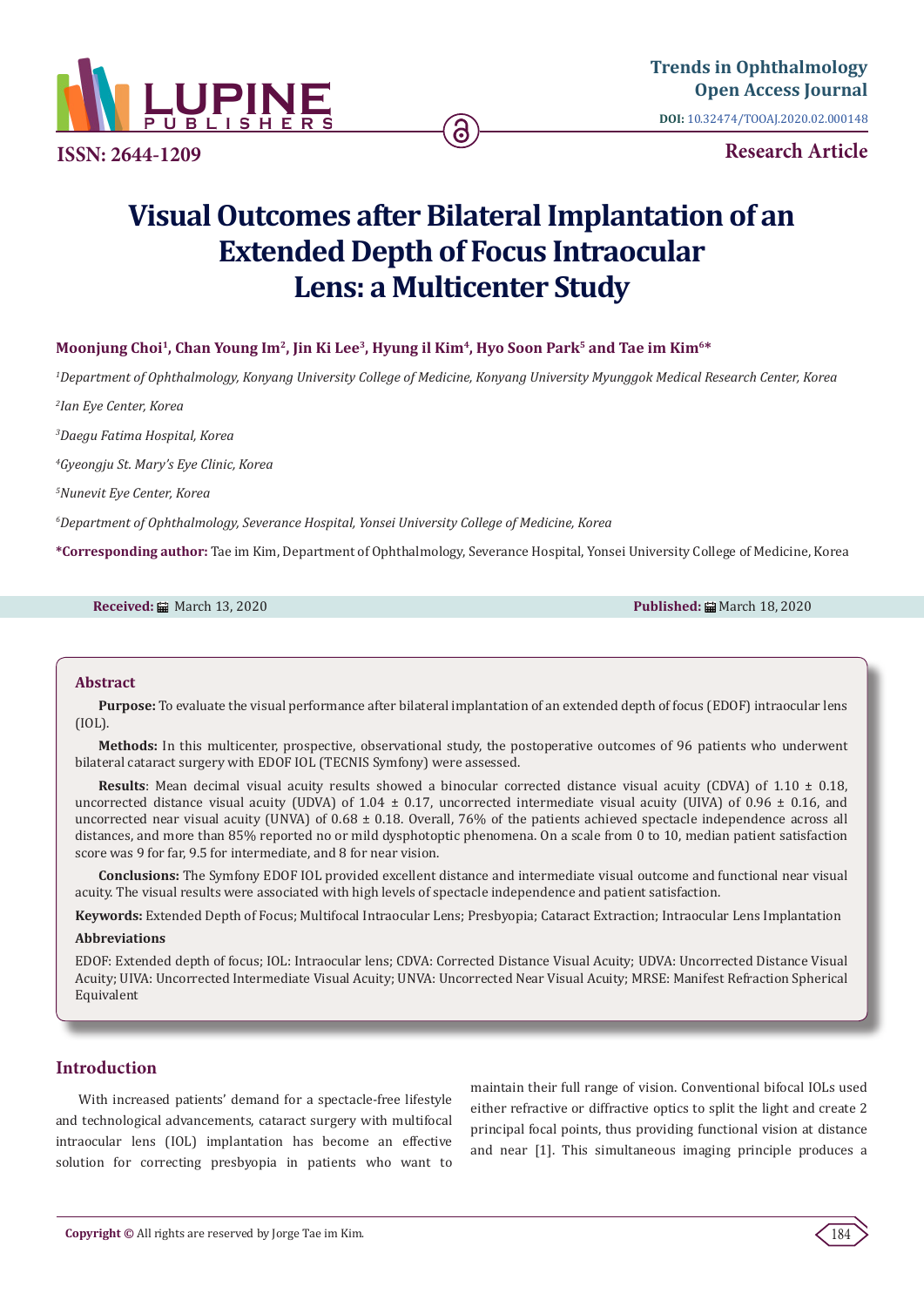sharp image that is overlaid by a secondary blurred out of focus image, so these IOLs inherently produce a deterioration in contrast sensitivity and unwanted photic phenomena such as glare and halos [2]. Additionally, studies reported insufficient intermediate vision with bifocal IOLs [3,4]. There is an increasing desire for spectacle independence at intermediate distance, especially due to the increased use of computers and smartphones. Trifocal IOLs were introduced to the market in 2010 and they provide an additional, third focal point to improve intermediate vision without compromising distance and near vision [5]. However, they are still vulnerable to decreased contrast sensitivity and photic phenomena due to the IOL's mechanism of splitting the light into discrete focal points [5]. An extended depth of focus (EDOF) technology was recently introduced with the aim to improve intermediate vision while maintaining image contrast. The diffractive echelette design, embedded on its posterior optical surface, extends the range of vision and the achromatic technology reduces corneal chromatic aberrations to enhance retinal image quality and improve contrast sensitivity [6,7]. The elongated focus allows imaging in a continuous range of vision without overlapping near and far images, and therefore theoretically would provide a more consistent distance and intermediate vision with less dysphotopsia. The aim of this multicenter study was to investigate the clinical outcome of patients bilaterally implanted with either Tecnis Symfony or Tecnis Symfony toric extended range of vision IOLs (Johnson & Johnson Vision, Santa Ana, CA, USA) in terms of visual performance at different distances, spectacle independence, photic phenomena, and patient satisfaction.

## **Materials and Methods**

#### **Study design and patients**

This 6-month, multi-center, prospective, non-comparative, observational study was conducted at 5 participating clinical sites in South Korea. It included patients who had uncomplicated cataract surgery with binocular implantation of either Symfony (ZXR00) or Symfony toric (ZXT) IOLs from June 2016 to June 2018. The non-toric Symfony IOL was implanted in eyes with a corneal astigmatism of less than 1.0 diopters (D). In cases of a regular corneal astigmatism of greater than 1.0 D, the Symfony toric ZXT was recommended. Target refraction was emmetropia for all patients. Follow-up examinations were performed 1 day, 1 week, 4-8 weeks, and 4-6 months postoperatively. Exclusion crite¬ria were the presence of amblyopia, keratoconus, previous corneal or refractive surgery, chronic or recurrent uveitis, acute ocular diseases, previous ocular surgeries, glaucoma, and any ocular diseases which could possibly affect the postoperative visual acuity. This study was performed in accordance with the tenets of the Declaration of Helsinki and approved by the Severance Hospital Institutional Review Board, Seoul, South Korea. All patients provided written informed consent before study enrollment. The study was registered at the US National Institutes of Health (ClinicalTrials.gov) #NCT03997890.

## **The IOL**

The Tecnis Symfony IOL is a one-piece, ultraviolet-blocking, hydrophobic acrylic foldable lens with an overall length of 13 mm, an optic diameter of 6 mm, and a refractive index of 1.47. It incorporates a frosted edge design with a 360° posterior square edge. It has a biconvex, wavefront-designed anterior aspheric (-0.27 µm; model ZXR00) or toric-aspheric (model ZXT) surface to compensate for corneal spherical aberrations and a posterior achromatic diffractive surface to enhance contrast sensitivity. The echelette design allows a pattern of pupil-dependent light diffraction which elongates the focal zone, resulting in an extended range of vision. It is available in spherical equivalent powers of 5.0 to 34.0 D in 0.5 D increments, and in five cylindrical powers: 1.00, 1.50, 2.25, 3.00, and 3.75 D (at the IOL plane).

#### **Postoperative assessments**

Binocular corrected (CDVA) and uncorrected (UDVA) distance visual acuity was assessed at 4 m using a Snellen chart. Binocular uncorrected intermediate visual acuity (UIVA) at 70 cm and binocular uncorrected near visual acuity (UNVA) at 40 cm were assessed using the Rosenbaum near vision card. A subjective questionnaire on spectacle use, photic phenomena, and satisfaction was administered to all patients. Patients were asked how often (never, occasionally, 50% of the time, frequently) they wear spectacles for near, intermediate, and distance activities. Nondirected and directed questions were used with regard to visual symptoms. Photic phenomena (halos, glare and starbursts) were graded as none, trace, mild, moderate, or severe. Patients were asked to rate their level of satisfaction with distance, intermediate, and near vision on a scale from 0 (completely dissatisfied) to 10 (completely satisfied). Additionally, they were asked whether they would choose the same IOL again and if they would recommend the IOL to their friends and family. Surgeons were also asked to rate their level of satisfaction on a scale from 0 to 10 in terms of the ease of manipulation and implantation of the IOL and the visual performance of the IOL.

#### **Statistical Analysis**

Summary descriptive statistics were produced for all key variables of the study. Continuous variables were expressed as mean ± standard deviation and the percentage frequency was calculated for all categorical data.

## **Results**

#### **Patient demographics and refractive status**

A total of 100 patients who underwent bilateral IOL implantation with either Symfony or Symfony toric IOL were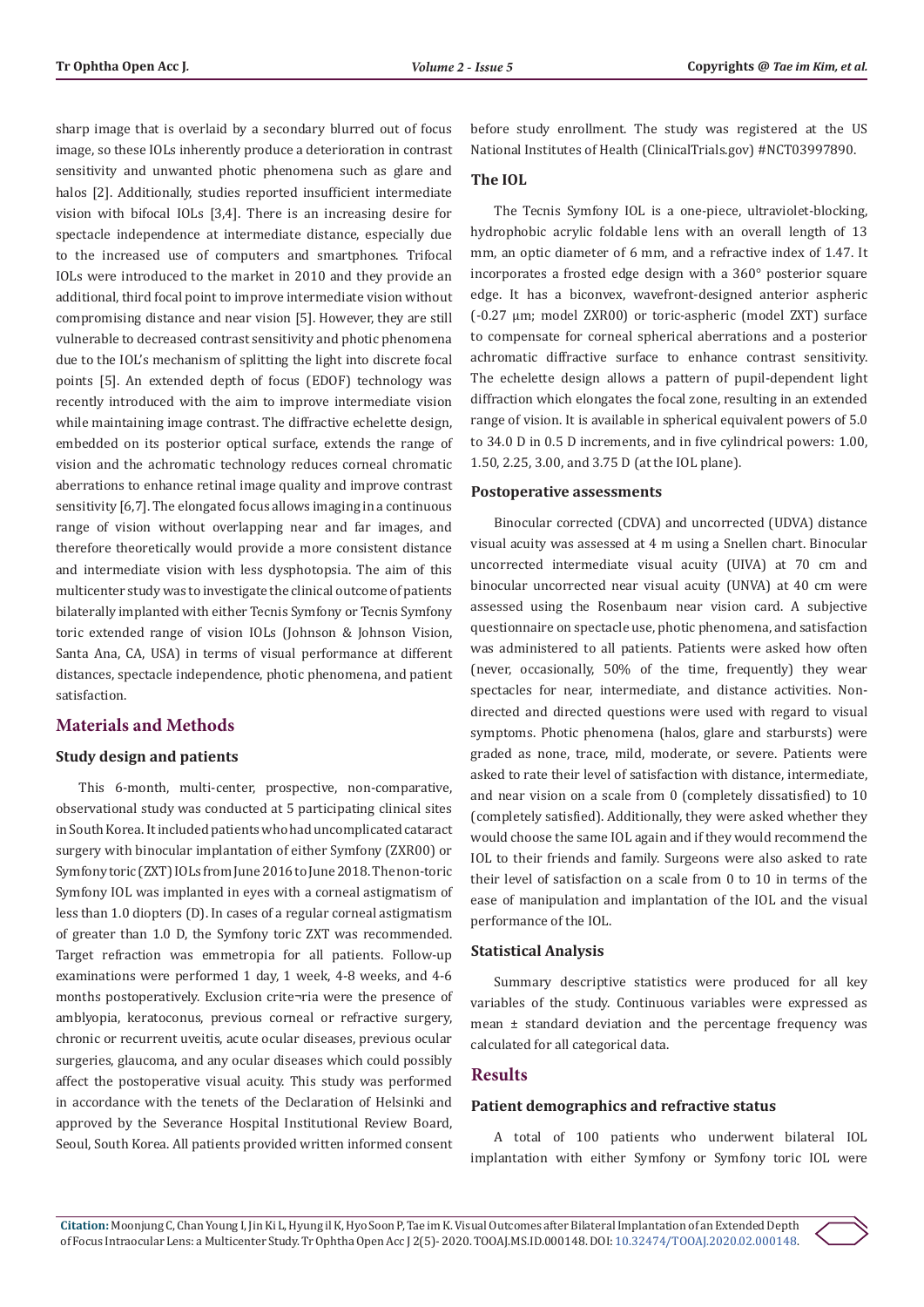enrolled in this study. Ninety-six patients (192 eyes) completed the 4-6 months assessment and were included in the final analysis. The mean age was  $61.19 \pm 10.25$  years, and  $64.6\%$  (62 patients) were females. The preoperative mean manifest refraction spherical equivalent (MRSE) was  $-0.57 \pm 3.01$  D. At the last postoperative visit after 4-6 months the MRSE was  $-0.41 \pm 0.44$  D. The postoperative spherical equivalent was within 0.50 D in 72.4% of eyes, and 90.6% of eyes had less than 1.00 D of residual cylinder. Eleven patients (11.5%) received the toric Tecnis Symfony IOL in both eyes, and 1 patient (1.0%) had a mixed implantation of Symfony and Symfony toric IOLs. The mean age of patients who received the toric version in at least one eye was  $54.75 \pm 10.99$  years, and  $58.3\%$  (7 patients) were female. The preoperative MRSE was  $-1.99 \pm 3.57$  D, and the postoperative MRSE at 4-6 months was -0.46 ± 0.41 D.

## **Visual outcome**

In all patients, mean binocular CDVA was  $1.10 \pm 0.18$  (-0.04  $\pm$ ) 0.07 logMAR) and mean binocular UDVA was  $1.04 \pm 0.17$  (-0.02)  $\pm$  0.07 logMAR). Mean binocular UIVA and UNVA was 0.96  $\pm$  0.16  $(0.04 \pm 0.07 \text{ log} \text{MAR})$  and  $0.68 \pm 0.18 \text{ (}0.17 \pm 0.14 \text{ log} \text{MAR})$ , respectively. In patients with toric Symfony IOLs in at least one eye, mean binocular CDVA was 1.09 ± 0.18 (-0.04 ± 0.07 logMAR); mean binocular UDVA was  $1.00 \pm 0.20$  (0.00  $\pm$  0.09 logMAR): mean binocular UIVA was  $0.92 \pm 0.12$  (0.04  $\pm$  0.06 logMAR); and mean binocular UNVA was  $0.74 \pm 0.18$  (0.13  $\pm$  0.12 logMAR). The cumulative percentages of patients reaching various visual acuity levels across different distances are shown in Figure 1.



**Figure 1:** Cumulative binocular visual acuity. (A) Corrected distance visual acuity. (B) Uncorrected distance visual acuity. (C) Uncorrected intermediate visual acuity. (D) Uncorrected near visual acuity.

## **Spectacle independence**

Overall, 76% of all patients, and 75% of toric patients never or only occasionally used spectacles across all distances. Regarding distance vision, 96% of all patients and 92% of toric patients stated that they never or only occasionally need glasses (Figure 2). For intermediate tasks, 3.1% of all patients required spectacles most of the time whereas all of the toric patients were completely spectacle independent. In total, 13.5% of all patients and 8.3% of the toric patients frequently needed reading glasses (Figure 2).



**Figure 2:** Spectacle independence of all patients (A) and patients implanted with toric IOLs (B).

## **Photic phenomena**

On nondirected questioning, 23.0% of patients said that they had some visual symptoms. Overall, 92.0%, 89.4%, and 86.7% of all patients, and 91.7%, 91.7%, and 83.3% of the toric patients reported no or minimal halo, glare, and starburst, respectively (Figure 3).



**Figure 3:** Incidence of photic phenomena of all patients (A) and patients implanted with toric IOLs (B).

## **Patient and surgeon satisfaction**



**Figure 4:** Patient satisfaction score regarding distance, intermediate, and near vision.

The median score for patient satisfaction was 9.0 (range, 5-10) for distance, 9.5 (range, 6-10) for intermediate, and 8.0 (range,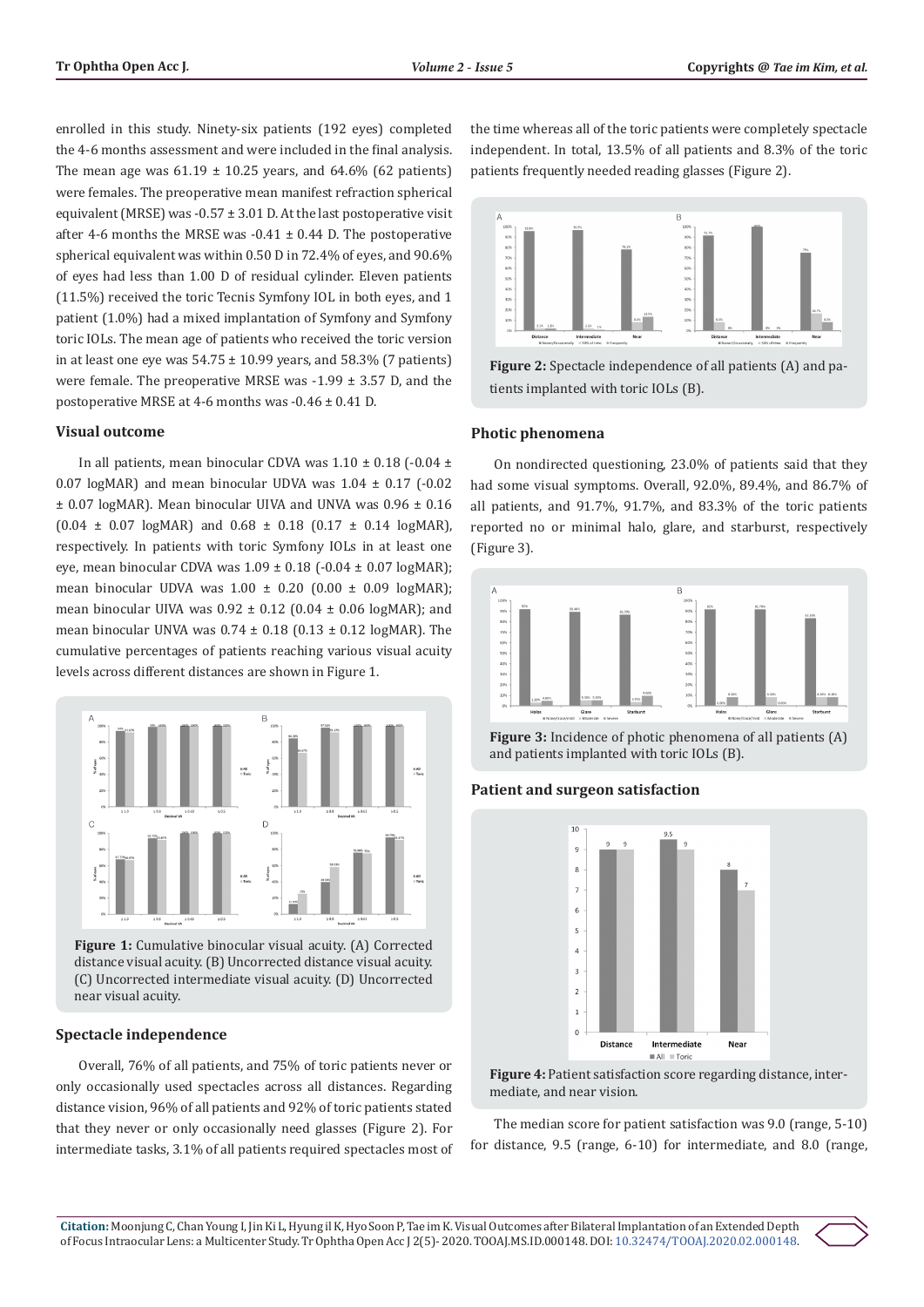1-10) for near vision (Figure 4). The median score for toric patients was 9.0 for distance (range, 7-10) and intermediate (range, 6-10), and 7.0 for near vision (range, 4-10) (Figure 4). In total, 81.25% of patients were willing to recommend the IOL to friends and family, and 80.21% said that they would choose the same IOL again. The overall surgeon satisfaction was high with a median score of 9.0 (range 6-10), and also all other criteria, including implantation and handling of the IOL, achievement of target refraction and visual performance, reached a median score of 9.0 (range, 6-10).

#### **Complications and adverse events**

One patient had macular edema in the right eye and was treated with posterior subtenon triamcinolone injection after which the eye fully recovered. A refractive touch-up treatment was done in 5 eyes of 5 patients. There was no incidence of IOL decentration or tilt.

### **Discussion**

The introduction of various multifocal IOLs has offered surgical options for correcting presbyopia in cataract patients who want spectacle independence in daily routine activities. The selection of IOL depends on the patient's characteristics, preferences, lifestyle, job, and vision expectations. Intermediate vision is becoming more important for working life and daily activities due to the increased use of computers, tablets and smartphones. Bifocal IOLs with a low or moderate near addition may help to improve intermediate vision at the expense of near vision, whereas trifocal IOLs offer an additional focus for intermediate vision [8]. However, the principle of multifocality, in which the image is only sharp within a limited zone around the foci, means that the vision between the foci remains blurred. The EDOF IOL allows for a continuous range of vision and provides a consistent visual performance from far to intermediate distance. Due to the elongated focus this IOL is also less susceptible to errors in power calculation or the final position of the IOL, and the distance vision is quite well preserved despite minimal refractive error or remaining astigmatism [9]. In fact, our study showed that bilateral implantation of an EDOF lens provided excellent binocular uncorrected distance visual acuity despite the mean postoperative refractive error of -0.41 D. The mean decimal UDVA was 1.04 (-0.02 logMAR) and 97.92% of the patients achieved 0.8 (0.1 logMAR) or better. This result was similar or superior to previous studies [6-11]. Pedrotti et al. reported a mean binocular UDVA of 0.08 (logMAR) [7]. A previous study which compared Tecnis Symfony with two trifocal IOLs reported a mean binocular UDVA of 0.833 (0.08 logMAR) which was comparable to the trifocal IOLs [10]. Another study on the Symfony IOL reported an UDVA of 0.03 (logMAR) [11]. Mean UDVA of the non-monovision group in the multicenter Concerto study was 0.95 which was similar to 0.94 in the monovision group of the same study [6]. This shows that the

residual refractive error does not significantly reduce uncorrected distance vision after EDOF IOL implantation. In our study, Symfony EDOF IOLs also showed excellent intermediate VA with a mean binocular UIVA of 0.96 (0.02 logMAR) and 93.75% of patients achieved 0.8 (0.1 logMAR) or better. Patient satisfaction was highest for intermediate vision. Previous studies reported comparable intermediate VA of 0.79 and 0.99 at the same distance of 70 cm [6-12]. This shows that the Symfony IOL provides superior visual acuity across intermediate and far distances. Mean UNVA was 0.68 (0.17 logMAR) in our study which was lower than the intermediate and distance VA. This result is consistent with previous studies with Symfony IOLs targeting postoperative emmetropia [10-13]. However, 76.04% of the patients achieved an UNVA of 0.63 (0.2 logMAR) or better which may be sufficient to provide functional vision for near tasks. Since this EDOF IOL provides an elongated focus and has no near addition, there is inevitably a theoretical loss of near vision. The extended range of focus may contribute to near visual function to some extent, as shown by a previous study which showed better near VA of Symfony IOLs compared to monofocal IOLs [7], but this may not be as efficient as a near addition. In fact, our study showed that more patients needed glasses for reading compared to far or intermediate distances. Previous studies have also acknowledged this limitation and suggested that this can be overcome with micromonovision [6-14].

More than 85% of our patients reported no or only mild halos, glare, and starbursts. This was similar to the Concerto study in which more than 90% reported no or mild photic phenomena [6]. Previous studies reported no significant difference in photic phenomena between Symfony EDOF and monofocal IOLs [7-13]. Although some of the other studies reported a much lower incidence of night-time visual disturbances, such as less than 1% [10], the difference is likely due to differences in questioning methods and lack of standardization in detecting visual symptoms. There were no cases of IOL explanation due to visual discomfort or dissatisfaction, and overall patient satisfaction was high, suggesting that visual symptoms likely had little or no impact on their daily activities. The limitations of this study include the difference in the methods of outcome measurement in terms of visual acuity and questionnaire on visual symptoms, which limits the direct comparison with the findings of previously published studies. Outcomes regarding photic phenomena and spectacle independence were self-reported and were at risk of recall bias. Also, only binocular VA was measured instead of both monocular and binocular VA. However, we think that binocular summation better reflects the circumstances in which a person usually functions.

# **Conclusion**

The Symfony EDOF IOL demonstrated excellent distance and intermediate visual performance and functional near visual acuity.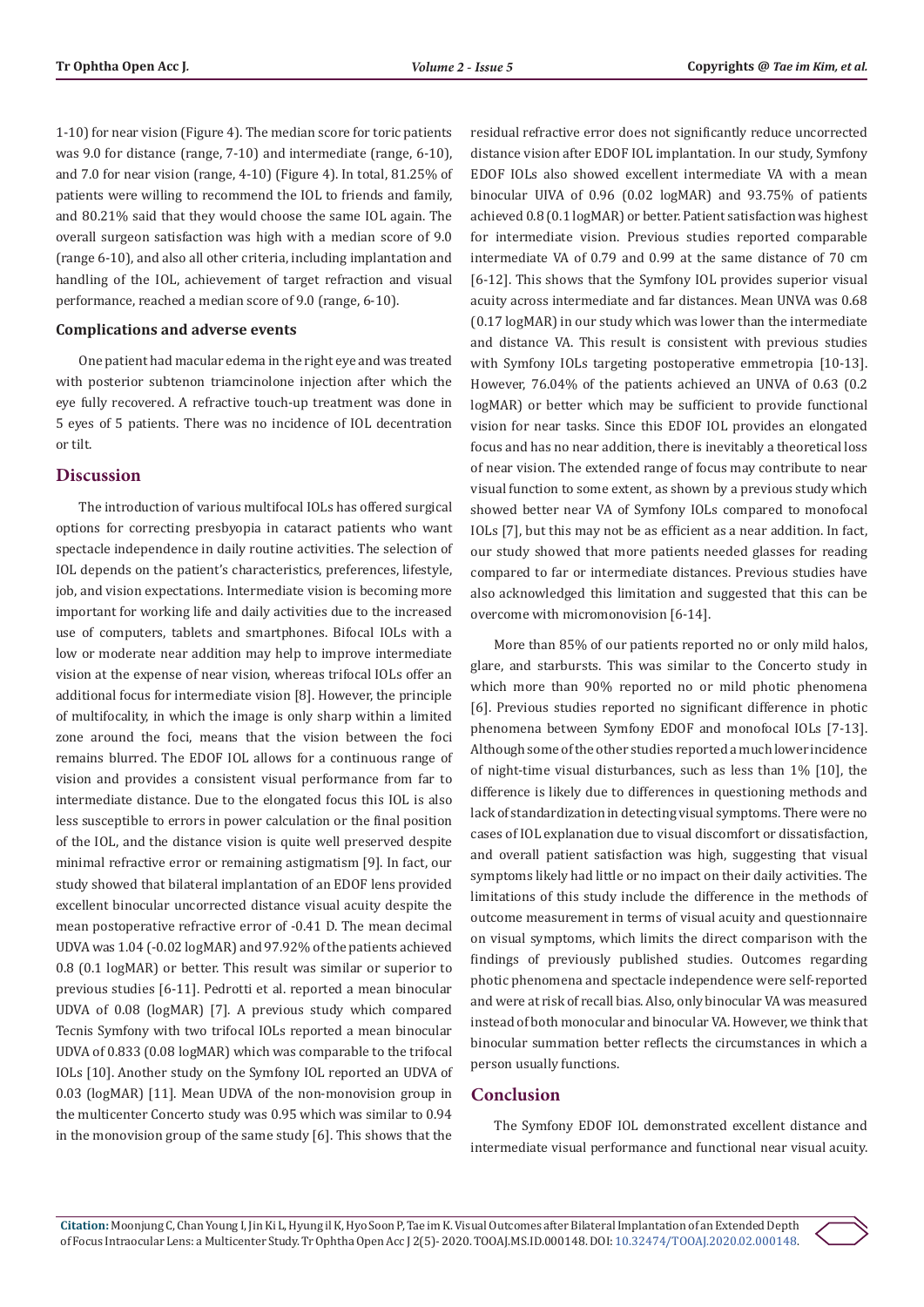The visual results were associated with high levels of spectacle independence and patient satisfaction. Therefore, the Symfony IOL may be considered a promising option for cataract patients who want to achieve a consistently high quality of vision across far and intermediate distances.

## **Acknowledgement**

None

# **Conflict of interest**

The authors report no conflict of interest.

## **Funding**

This research was supported by a grant of the Korea Health Technology R&D Project through the Korea Health Industry Development Institute (KHIDI), funded by the Ministry of Health & Welfare, Republic of Korea (grant number: HI18C1111). The Ministry of Health & Welfare, Republic of Korea had no role in design and conduct of the study; collection, management, analysis, and interpretation of the data; and preparation, review, or approval of the manuscript.

## **Author's contributions**

M.C., and T.K. conceived and designed the study. M.C., C.Y.I., J.K.L., H.K., H.S.P., and T.K. acquired the data. M.C., C.Y.I., J.K.L., H.K., H.S.P., and T.K. contributed in data analysis and interpretation. M.C., and T.K. prepared the manuscript. All authors reviewed and approved of the manuscript.

## **References**

- 1. [Lane SS, Morris M, Nordan L, Packer M, Tarantino N, et al. \(2006\)](https://pubmed.ncbi.nlm.nih.gov/16500531/)  [Multifocal intraocular lenses. Ophthalmol Clin North Am 19\(1\): 89-105.](https://pubmed.ncbi.nlm.nih.gov/16500531/)
- 2. [Alba Bueno F, Vega F, Millan MS \(2014\) \[Halos and multifocal](https://pubmed.ncbi.nlm.nih.gov/24951327/)  [intraocular lenses: origin and interpretation\]. Arch Soc Esp Oftalmol](https://pubmed.ncbi.nlm.nih.gov/24951327/)  [89\(10\): 397-404.](https://pubmed.ncbi.nlm.nih.gov/24951327/)
- 3. [Alfonso JF, Fernandez Vega L, Amhaz H, Montes Mico R, Valcarcel B,](https://pubmed.ncbi.nlm.nih.gov/19393889/)  [et al. \(2009\) Visual function after implantation of an aspheric bifocal](https://pubmed.ncbi.nlm.nih.gov/19393889/)  [intraocular lens. J Cataract Refract Surg 35\(5\): 885-892.](https://pubmed.ncbi.nlm.nih.gov/19393889/)
- 4. [Alfonso JF, Puchades C, Fernandez Vega L, Montes Mico R, Valcarcel B,](https://pubmed.ncbi.nlm.nih.gov/19304087/)  [et al. \(2009\) Visual acuity comparison of 2 models of bifocal aspheric](https://pubmed.ncbi.nlm.nih.gov/19304087/)  [intraocular lenses. J Cataract Refract Surg 35\(4\): 672-676.](https://pubmed.ncbi.nlm.nih.gov/19304087/)
- 5. [Gatinel D, Pagnoulle C, Houbrechts Y, Gobin L \(2011\) Design and](https://pubmed.ncbi.nlm.nih.gov/22018368/)  [qualification of a diffractive trifocal optical profile for intraocular](https://pubmed.ncbi.nlm.nih.gov/22018368/)  [lenses. J Cataract Refract Surg 37\(11\): 2060-2067.](https://pubmed.ncbi.nlm.nih.gov/22018368/)
- 6. [Cochener B, Concerto Study G \(2016\) Clinical outcomes of a new](https://pubmed.ncbi.nlm.nih.gov/27697244/)  [extended range of vision intraocular lens: International Multicenter](https://pubmed.ncbi.nlm.nih.gov/27697244/)  [Concerto Study. J Cataract Refract Surg 42\(9\): 1268-1275.](https://pubmed.ncbi.nlm.nih.gov/27697244/)
- 7. [Pedrotti E, Bruni E, Bonacci E, Badalamenti R, Mastropasqua R, et al.](https://pubmed.ncbi.nlm.nih.gov/27400074/)  [\(2016\) Comparative Analysis of the Clinical Outcomes with a Monofocal](https://pubmed.ncbi.nlm.nih.gov/27400074/) [and an Extended Range of Vision Intraocular Lens. J Refract Surg 32\(7\):](https://pubmed.ncbi.nlm.nih.gov/27400074/)  [436-442.](https://pubmed.ncbi.nlm.nih.gov/27400074/)
- 8. [Madrid Costa D, Ruiz Alcocer J, Ferrer Blasco T, Garcia Lazaro S, Montes](http://europepmc.org/article/med/24203806)  [Mico R \(2013\) Optical quality differences between three multifocal](http://europepmc.org/article/med/24203806)  [intraocular lenses: bifocal low add, bifocal moderate add, and trifocal. J](http://europepmc.org/article/med/24203806)  [Refract Surg 29\(11\): 749-754.](http://europepmc.org/article/med/24203806)
- 9. [Akella SS, Juthani VV \(2018\) Extended depth of focus intraocular lenses](https://pubmed.ncbi.nlm.nih.gov/29697436/)  [for presbyopia. Curr Opin Ophthalmol 29\(4\): 318-322.](https://pubmed.ncbi.nlm.nih.gov/29697436/)
- 10. [Cochener B, Boutillier G, Lamard M, Auberger Zagnoli C \(2018\) A](https://pubmed.ncbi.nlm.nih.gov/30089179/)  [Comparative Evaluation of a New Generation of Diffractive Trifocal](https://pubmed.ncbi.nlm.nih.gov/30089179/)  [and Extended Depth of Focus Intraocular Lenses. J Refract Surg 34\(8\):](https://pubmed.ncbi.nlm.nih.gov/30089179/)  [507-514.](https://pubmed.ncbi.nlm.nih.gov/30089179/)
- 11. [Attia MSA, Auffarth GU, Kretz FTA \(2017\) Clinical Evaluation of an](https://pubmed.ncbi.nlm.nih.gov/28991333/)  [Extended Depth of Focus Intraocular Lens with the Salzburg Reading](https://pubmed.ncbi.nlm.nih.gov/28991333/)  [Desk. J Refract Surg 33\(10\): 664-669.](https://pubmed.ncbi.nlm.nih.gov/28991333/)
- 12. [Sachdev GS, Ramamurthy S, Sharma U, Dandapani R \(2018\) Visual](https://pubmed.ncbi.nlm.nih.gov/29480252/)  [outcomes of patients bilaterally implanted with the extended range of](https://pubmed.ncbi.nlm.nih.gov/29480252/)  [vision intraocular lens: A prospective study. Indian J Ophthalmol 66\(3\):](https://pubmed.ncbi.nlm.nih.gov/29480252/)  [407-410.](https://pubmed.ncbi.nlm.nih.gov/29480252/)
- 13. [Pedrotti E, Carones F, Aiello F \(2018\) Comparative analysis of visual](https://pubmed.ncbi.nlm.nih.gov/29587972/)  [outcomes with 4 intraocular lenses: Monofocal, multifocal, and](https://pubmed.ncbi.nlm.nih.gov/29587972/)  [extended range of vision. J Cataract Refract Surg 44\(2\): 156-167.](https://pubmed.ncbi.nlm.nih.gov/29587972/)
- 14. [Ganesh S, Brar S, Pawar A, Relekar KJ \(2018\) Visual and Refractive](https://pubmed.ncbi.nlm.nih.gov/29545954/)  [Outcomes following Bilateral Implantation of Extended Range of Vision](https://pubmed.ncbi.nlm.nih.gov/29545954/)  [Intraocular Lens with Micromonovision. J Ophthalmol 2018: 7321794.](https://pubmed.ncbi.nlm.nih.gov/29545954/)



To Submit Your Article Click Here: Submit Article

#### **DOI:** [10.32474/TOOAJ.2020.02.000148](http://dx.doi.org/10.32474/TOOAJ.2020.02.000148)



## **Trends in Ophthalmology Open Access Journal**

#### **Assets of Publishing with us**

- Global archiving of articles
- Immediate, unrestricted online access
- Rigorous Peer Review Process
- Authors Retain Copyrights
- Unique DOI for all articles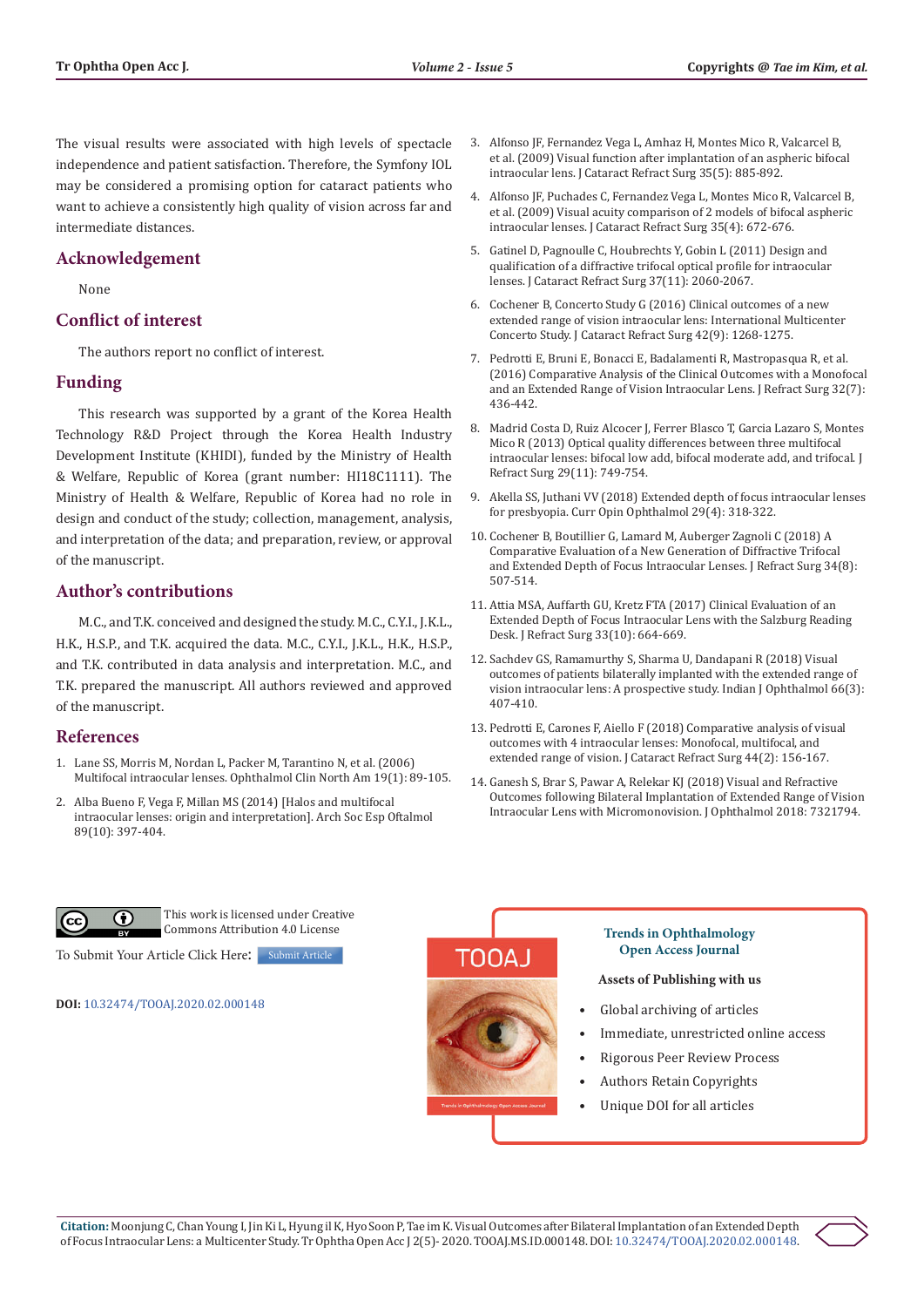**Citation:** Moonjung C, Chan Young I, Jin Ki L, Hyung il K, Hyo Soon P, Tae im K. Visual Outcomes after Bilateral Implantation of an Extended Depth of Focus Intraocular Lens: a Multicenter Study. Tr Ophtha Open Acc J 2(5)- 2020. TOOAJ.MS.ID.000148. DOI: [10.32474/TOOAJ.2020.02.000148.](http://dx.doi.org/10.32474/TOOAJ.2020.02.000148)